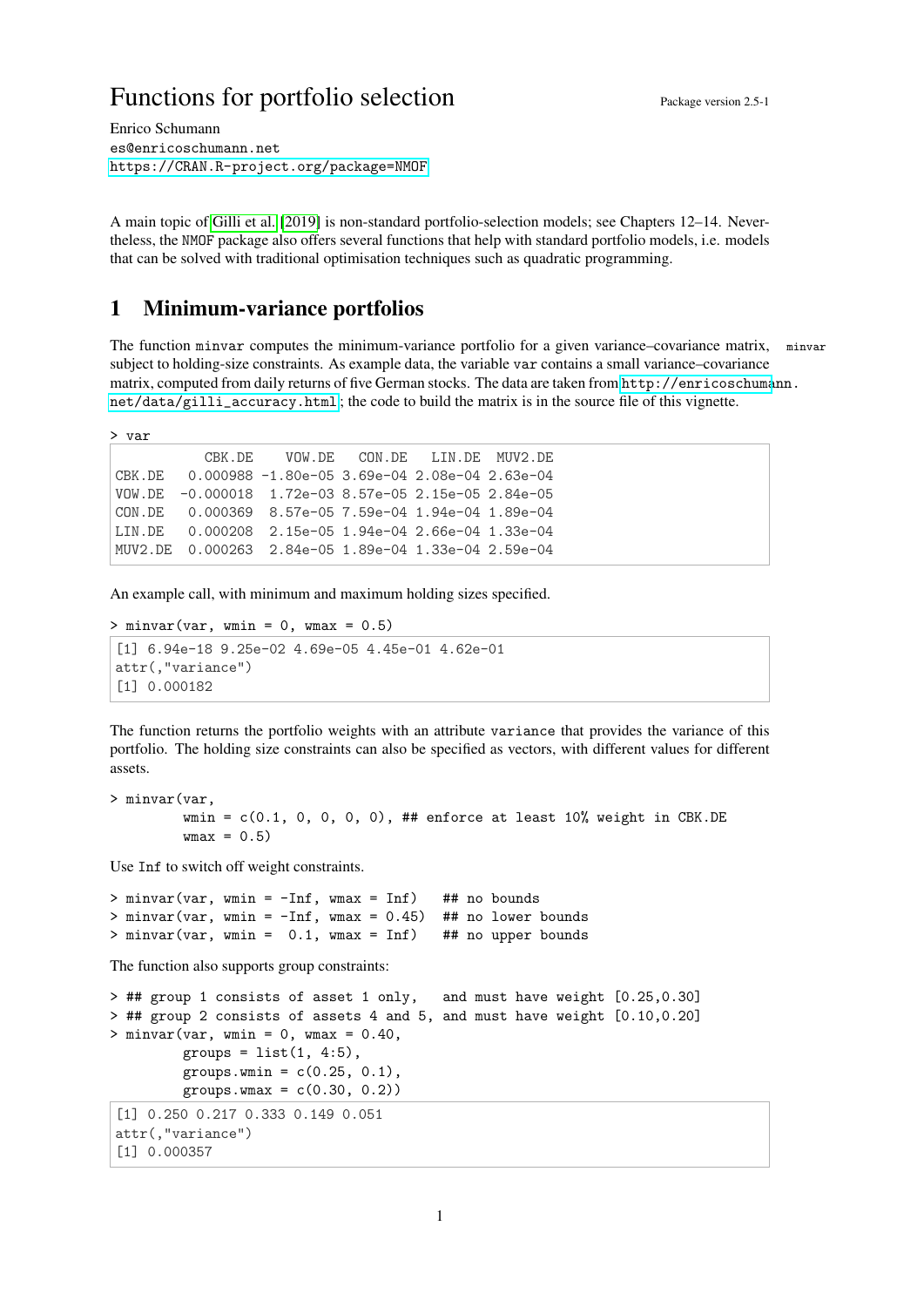Alternatively, group constraints can be specified through group names instead of positions.

```
> ## group A consists of asset 1 only, and must have weight [0.25,0.30]
> ## group B consists of assets 4 and 5, and must have weight [0.10,0.20]
> minvar(var, wmin = 0, wmax = 0.40,
        groups = c("A", "none", "none", "B", "B"),
         groups.wmin = c(A = 0.25, B = 0.1),
         groups.wmax = c(A = 0.30, B = 0.2)[1] 0.250 0.217 0.333 0.149 0.051
attr(,"variance")
[1] 0.000357
```
### 2 Mean–variance efficient portfolios and frontiers

The function mvPortfolio computes a mean–variance-efficient portfolio for a given variance–covariance mvPortfolio matrix and mean-return assumption, subject to holding-size constraints. We make up some data for four assets, with a constant correlation of 0.5.

```
> vols <- c(0.10, 0.15, 0.20, 0.22) ## expected vols
> m <- c(0.06, 0.12, 0.09, 0.07) ## expected mean returns
> const_cor <- function(rho, na) {
       C \leftarrow \text{array}(\text{rho}, \text{dim} = c(\text{na}, \text{na}))diag(C) <- 1
       \mathcal{C}}
> var <- diag(vols) %*% const_cor(0.5, length(vols)) %*% diag(vols)
```
One way to compute a mean–variance-efficient portfolio is by requiring a minimum return.

```
> mvPortfolio(m, var, min.return = 0.08, wmax = 1)
[1] 0.667 0.333 0.000 0.000
> mvPortfolio(m, var, min.return = 0.10, wmax = 1)
[1] 3.33e-01 6.67e-01 0.00e+00 3.10e-18
> mvPortfolio(m, var, min.return = 0.12, wmax = 1)
[1] -1.11e-16 1.00e+00 -5.55e-17 2.64e-17
```
Alternatively, we may specify a trade-off between return and variance and minimise

$$
-\lambda \mathbf{m}'w + \frac{1}{2}(1-\lambda)w'\mathbf{var}\,w,
$$

in which *w* are the weights. If  $\lambda$  is a vector of length 2, then the function minimises

$$
-\lambda_1 \mathbf{m}' w + \frac{1}{2} \lambda_2 w' \mathbf{var} w.
$$

The function mvFrontier traces out a whole frontier of mean–variance efficient portfolios. (But see the mvFrontier discussion on frontiers in Chapter 14 of [Gilli et al., 2019.](#page-3-0))

```
> if (requireNamespace("quadprog")) {
      wmin <- 0
      wmax <- 1
      p1 \leq -m\nuFrontier(m, var, wmin = wmin, wmax = wmax, n = 50)
      ## with a 'risk-free' asset rf
```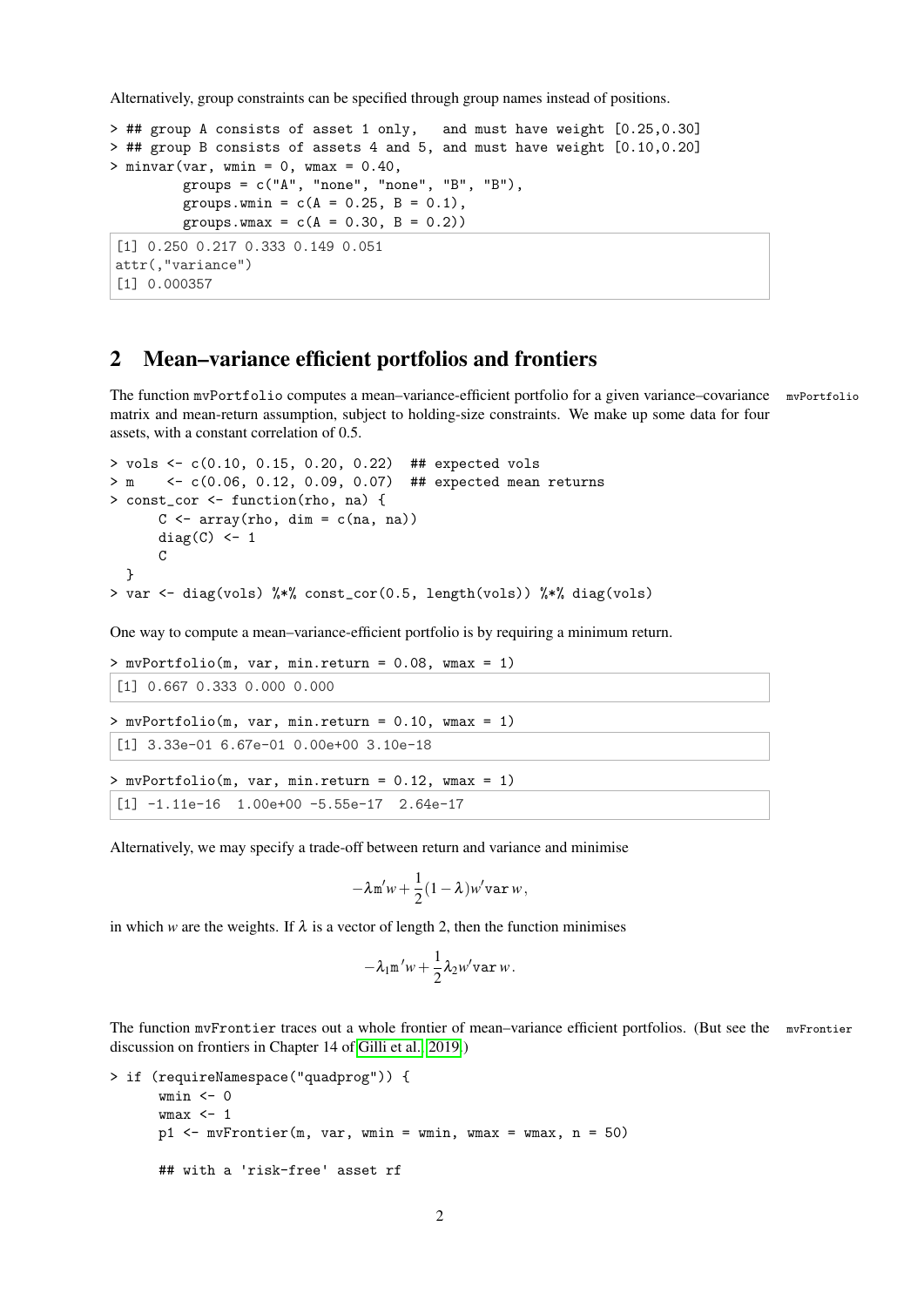```
rf <- 0.02
   p2 \leq -mvFrontier(m, var, wmin = wmin, wmax = wmax, n = 50, rf = rf)
   par(las = 1, bty = "n", tck = 0.001, ps = 8)plot(p1$volatility, p1$return, pch = 19, cex = 0.5, type = "o",
        xlab = "Expected volatility",
        ylab = "Expected return")
   lines(p2$volatility, p2$return, col = grey(0.5))
   abline(v = 0, h = rf)} else
   plot(1)
```


Expected volatility

# 3 Return-based tracking portfolios

Function trackingPortfolio computes a portfolio that is close to another portfolio in the mean-square/ trackingPortfolio variance sense. The function to be minimised is determined by argument objective: supported are variance (the default) or sum.of.squares.

```
> ns <- 120
> R <- randomReturns(na = 1 + 10, ## first asset is the benchmark
                     ns = ns,
                     sd = 0.03,
                     mean = 0.005,
                     rho = 0.7)
> var \leq cov(R)> trackingPortfolio(var, wmax = 0.4)
  [1] 6.81e-18 5.87e-02 7.99e-03 1.53e-01 2.17e-19 2.39e-01
  [7] 9.89e-02 1.69e-01 2.47e-01 2.72e-02
```
#### 4 Minimum-Expected-Shortfall portfolios

The function minCVaR computes a portfolio that minimises conditional Value-at-Risk; its default method minCVaR